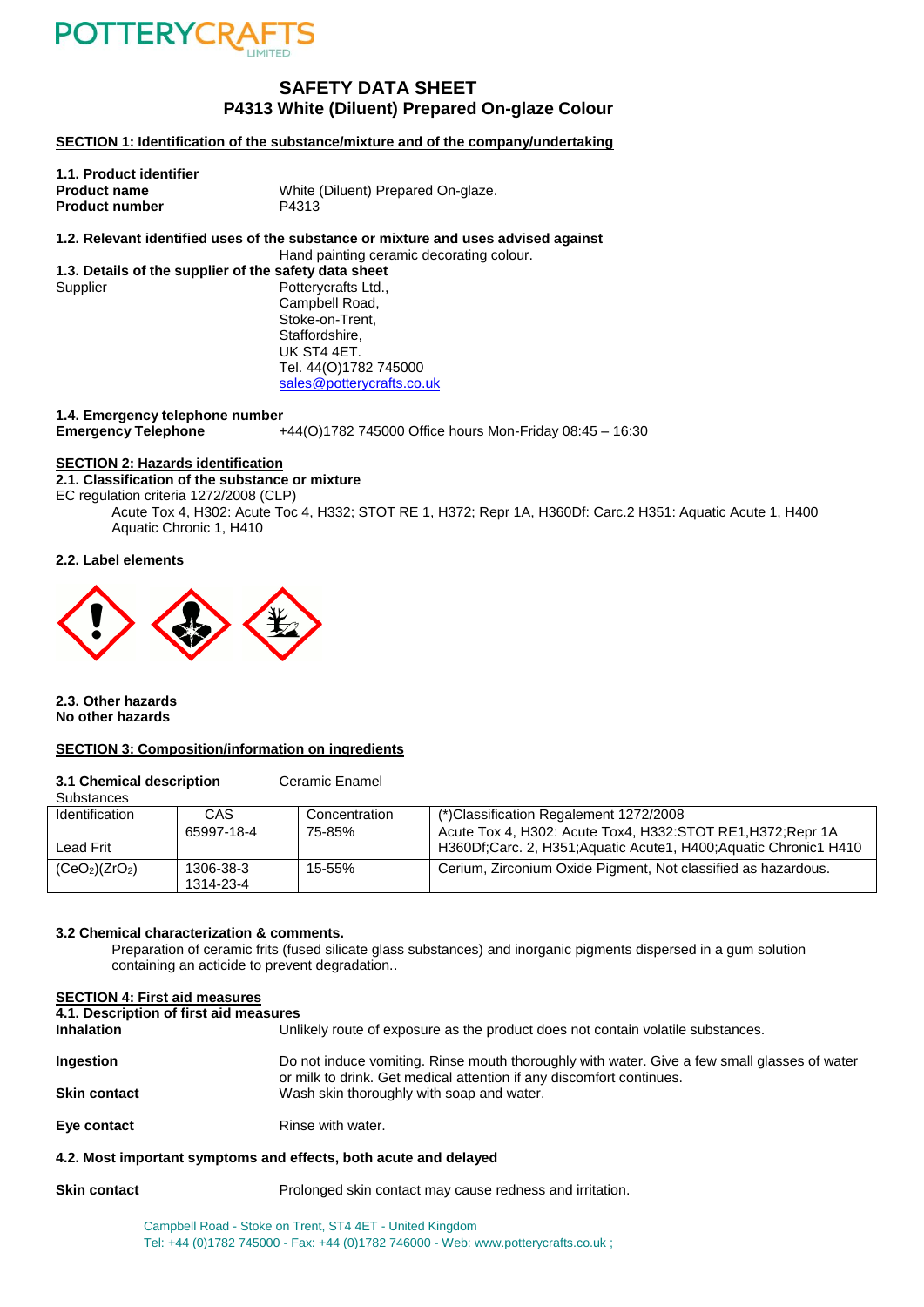## **POTTERYCRAFTS**

**4.3. Indication of any immediate medical attention and special treatment needed**

| <b>SECTION 5: Firefighting measures</b><br>5.1. Extinguishing media                                          |                                                                                                                                                                                                                                               |
|--------------------------------------------------------------------------------------------------------------|-----------------------------------------------------------------------------------------------------------------------------------------------------------------------------------------------------------------------------------------------|
| Suitable extinguishing media                                                                                 | Use fire-extinguishing media suitable for the surrounding fire.                                                                                                                                                                               |
| 5.2. Special hazards arising from the substance or mixture                                                   |                                                                                                                                                                                                                                               |
| <b>Specific hazards</b>                                                                                      | The product is not believed to present a hazard due to its physical nature.                                                                                                                                                                   |
| 5.3. Advice for firefighters                                                                                 |                                                                                                                                                                                                                                               |
| Special protective equipment<br>for Fire Fighters.                                                           | Use protective equipment appropriate for surrounding materials                                                                                                                                                                                |
| <b>SECTION 6: Accidental release measures</b>                                                                | 6.1. Personal precautions, protective equipment and emergency procedures                                                                                                                                                                      |
| 6.2. Environmental precautions<br><b>Environmental precautions</b>                                           | Avoid spreading dust or contaminated materials.                                                                                                                                                                                               |
| 6.3. Methods and material for containment and cleaning up<br>Methods for cleaning up                         | Collect spillage for reclamation or absorb in vermiculite, dry sand or similar material.                                                                                                                                                      |
| 6.4. Reference to other sections                                                                             |                                                                                                                                                                                                                                               |
| <b>SECTION 7: Handling and storage</b><br>7.1. Precautions for safe handling                                 |                                                                                                                                                                                                                                               |
| <b>Usage precautions</b>                                                                                     | Read label before use. Do not eat drink or smoke when using this product. Good personal<br>hygiene procedures should be implemented. Wash hands and any other contaminated areas of<br>the body with soap and water before leaving work site. |
| 7.2. Conditions for safe storage, including any incompatibilities<br><b>Storage precautions</b>              | Store in tightly-closed, original container in a dry and cool place.                                                                                                                                                                          |
| 7.3. Specific end use(s)                                                                                     |                                                                                                                                                                                                                                               |
| <b>SECTION 8: Exposure Controls/personal protection</b><br>8.1. Control parameters                           |                                                                                                                                                                                                                                               |
| Contains no substances with professional exposure limit values.<br>8.2. Exposure controls<br>Eye Protection: |                                                                                                                                                                                                                                               |
| Skin Protection;                                                                                             | Not required on normal use. Always proceed with good working practice.                                                                                                                                                                        |
| Hands Protection;                                                                                            | Not required on normal use. Always proceed with good working practice.                                                                                                                                                                        |
| <b>Respiratory Protection;</b>                                                                               | Not required on normal use. Always proceed with good working practice.                                                                                                                                                                        |
| may be required<br>Protective measures;<br>When using do not eat, drink, or smoke.                           | Not required on normal use. Always proceed with good working practiceavoid generating dust or respiratory protection                                                                                                                          |
| <b>SECTION 9: Physical and Chemical Properties</b>                                                           |                                                                                                                                                                                                                                               |
| 9.1. Information on basic physical and chemical properties                                                   |                                                                                                                                                                                                                                               |
| Appearance                                                                                                   | Coloured liquid.                                                                                                                                                                                                                              |
| Colour                                                                                                       | White                                                                                                                                                                                                                                         |
| Odour                                                                                                        | Odourless.                                                                                                                                                                                                                                    |
| <b>Melting Point</b>                                                                                         | Above 500°C.                                                                                                                                                                                                                                  |
| <b>Relative density</b><br>Not relevant.                                                                     |                                                                                                                                                                                                                                               |

**Solubility(ies)** Almost insoluble. **In water**

> Campbell Road - Stoke on Trent, ST4 4ET - United Kingdom Tel: +44 (0)1782 745000 - Fax: +44 (0)1782 746000 - Web: www.potterycrafts.co.uk ;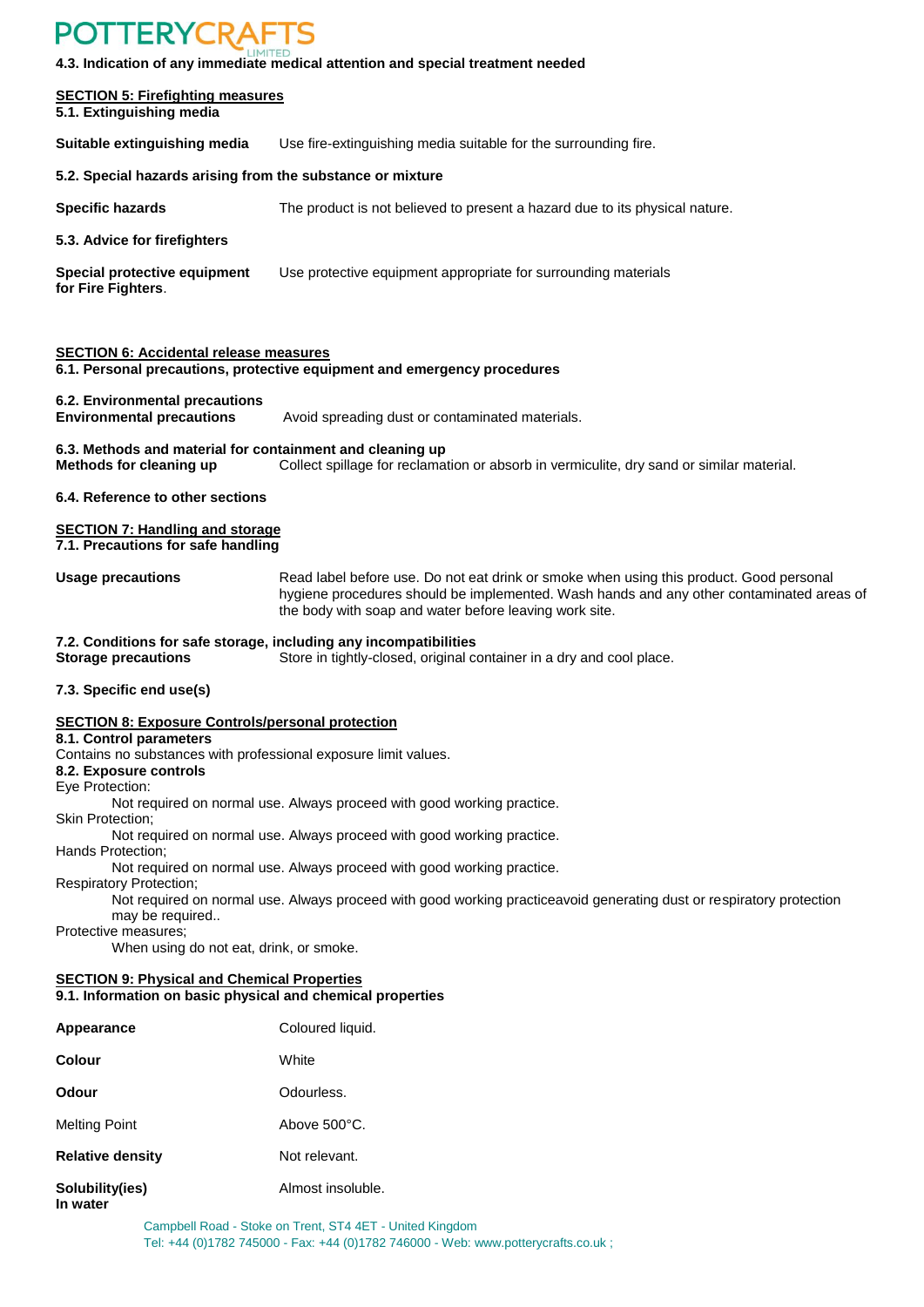### **POTTERYCRA**

**9.2. Other information**

#### **SECTION 10: Stability and reactivity**

#### **10.1. Reactivity**

Stable at normal ambient temperatures and when used as recommended. **10.2. Chemical stability**

**Stability** Stable at normal ambient temperatures and when used as recommended.

#### **10.3. Possibility of hazardous reactions**

None **10.4. Conditions to avoid**

**10.5. Incompatible materials**

**10.6. Hazardous decomposition products**

#### **SECTION 11: Toxicological information**

**11.1. Information on toxicological effects Eve contact** May cause temporary eye irritation.

#### **Acute Toxicology**

LD50 Oral (rat) Not known LD50 Dermal Not known LD50 Inhalation Not known<br>
Health Effects Not Realth Effects Prolonged or repeated exposure above occupational exposure standards may cause Lead to accumulate in the body. In serious cases anaemia and damage to the kidneys, central system and impair reproductive fertility. Lead in the blood of pregnant women may affect the development of the unborn child. Persons exposed to lead compounds should have regular health checks, which include lead in blood monitoring.

#### **SECTION 12: Ecological Information**

**12.1. Toxicity**

- **The available toxicological information shows that this product is not toxic and not harmful, and no risk notification is required.**
- **12.2. Persistence and degradability**

**Biodegradation** Not inherently biodegradable.

#### **12.3. Bioaccumulative potential**

**12.4. Mobility in soil**

**12.5. Results of PBT and vPvB assessment**

#### **12.6. Other adverse effects**

None

**SECTION 13: Disposal considerations**

#### **13.1. Waste treatment methods**

**General information** When handling waste, the safety precautions applying to handling of the product should be considered. **Disposal methods** Dispose of waste to licensed waste disposal site in accordance with the requirements of the local Waste Disposal Authority.

#### **SECTION 14: Transport information**

**General The product is not covered by International regulations on the transport of dangerous** goods (IMDG,IAIA,ADR/RID)

**14.1. UN number**

- **14.2. UN proper shipping name**
- **14.3. Transport hazard class(es)**

**14.4. Packing group**

**14.5. Environmental hazards**

**14.6. Special precautions for user**

**14.7. Transport in bulk according to Annex II of MARPOL73/78 and the IBC Code**

#### **SECTION 15: Regulatory information**

| <b>National regulations</b> | 15.1. Safety, health and environmental regulations/legislation specific for the substance or mixture<br>Health and Safety at Work etc. Act 1974 (as amended). |
|-----------------------------|---------------------------------------------------------------------------------------------------------------------------------------------------------------|
|                             | The Chemicals (Hazard Information and Packaging for Supply) Regulations 2009 (SI 2009<br>No. 716).                                                            |
| <b>EU</b> legislation       | Dangerous Substances Directive 67/548/EEC. Dangerous Preparations Directive 1999/45/EC.                                                                       |
|                             | Campbell Road - Stoke on Trent, ST4 4ET - United Kingdom<br>Tel: +44 (0)1782 745000 - Fax: +44 (0)1782 746000 - Web: www.potterycrafts.co.uk ;                |